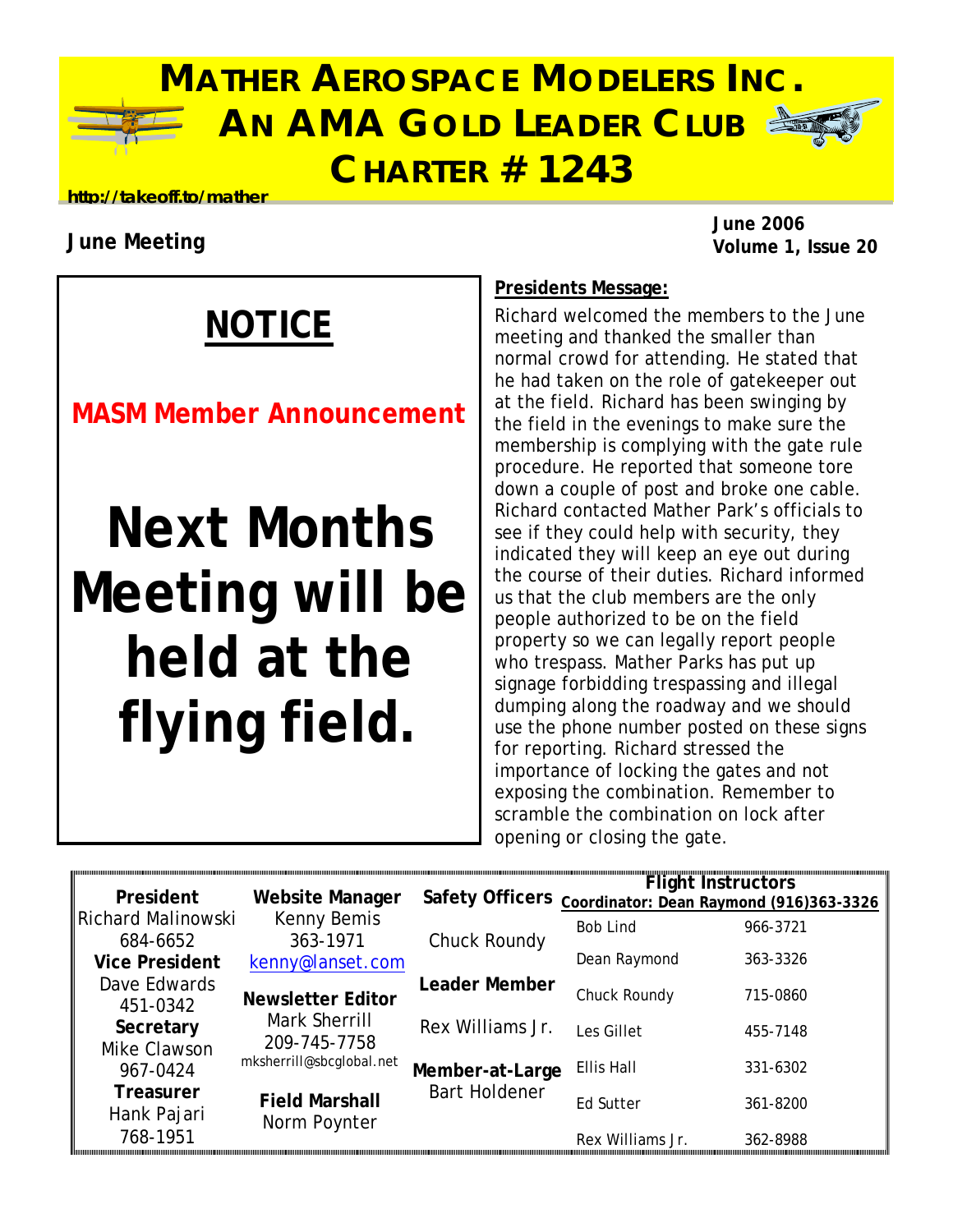#### **Secretary's Report**

Mike reported that the club had three new members since our last meeting.

#### **Treasurer's Report**

Account balances can be obtained by attending a meeting or speaking personally with Hank Pajari.

 area and the frequency pin board prior to **Safety: FREQUENCY CONTROL** was once again one the subjects of the evening. Everyone should utilize the radio impound turning on any radio. Read and follow the field rules posted on the website and at the field to ensure that all flights return to the ground safely. The next topic of safety dealt with the incident in Hungary where an 80 inch biplane went out of control into the spectators stands and killed two people. To make a long story short it ended up being a non-flying entity broadcasting on the same frequency that was being used by the pilot. This caused the pilot to loose complete control of his aircraft resulting in the loss of life and four other people injured. A careless pilot not following the frequency control procedure can cause the same loss of control out at the field.

#### **New Members**

There were no new members or visitors present at the June  $1<sup>st</sup>$  meeting.

**Old Business:** The new field rules signs are supposed to be ready on June  $2<sup>nd</sup>$  and will be posted shortly there after. The School Day event was reported to be a success, only static displays were allowed. Richard hovered a helicopter and started his gas engine edge for the kids. **Mike Clawson graciously volunteered to be the CD for our Open Field day event on August 5th**. Mike will need volunteers to help with ground school, simulators, instructor pilots and general help directing the public. Members wishing to help out should contact Mike; his phone number is 916- 967-0424. Members participating in the Sunrise Mall show on June  $24<sup>th</sup>$  can enter the mall after 0800 using the freight entrance just north of the Macy's main entrance.

New Business: It was announce that the July 6<sup>th</sup> meeting will be held at the flying field. Ellis Hall announced that fire season had officially started and beginning Monday June 5<sup>th</sup> helicopters would start making water pick up practice runs by the flying field. This will take place every Monday and Wednesday until fire season is over. It is very important that all pilots exercise extra effort to observe the 400 foot ceiling during these operations. The monthly raffle was postponed until next month due to the abnormally low turn out. The prizes that will be up for raffle at next months meeting include a Dragon 40 ARF, an Ikarus shock flyer, a CAP 580 Chapman Flat out and a Super Tiger GS-45 ABC engine. **Show & Tell:** No presenters.

#### **Information for the July 6th meeting from the President URGENT**

Please join us on the first "Fun Fly" event of the year; it will take place at the field Sunday, June 18th. The event is called "Competition Fun Fly". What it means is the winner will be the person, who has the most fun. The grand prize will be a hand shake with the President of MASM. Also for the winners of each event there will be gift certificates from our sponsor; RC Country the Hobby Shop. I am looking for volunteers to be referees, maintain score boards and finally for handling the BBQ. Please contact me at the number below to help with our first Fun Fly of the season.

 All new business unless it is an emergency shall be presented to me prior to the meeting. Members can call me (916)-684-6652, write me at Richard Malinowski, 7418 Brandamore Ct, Elk Grove CA 95758, or e-mail me at: masm.inc@comcast.net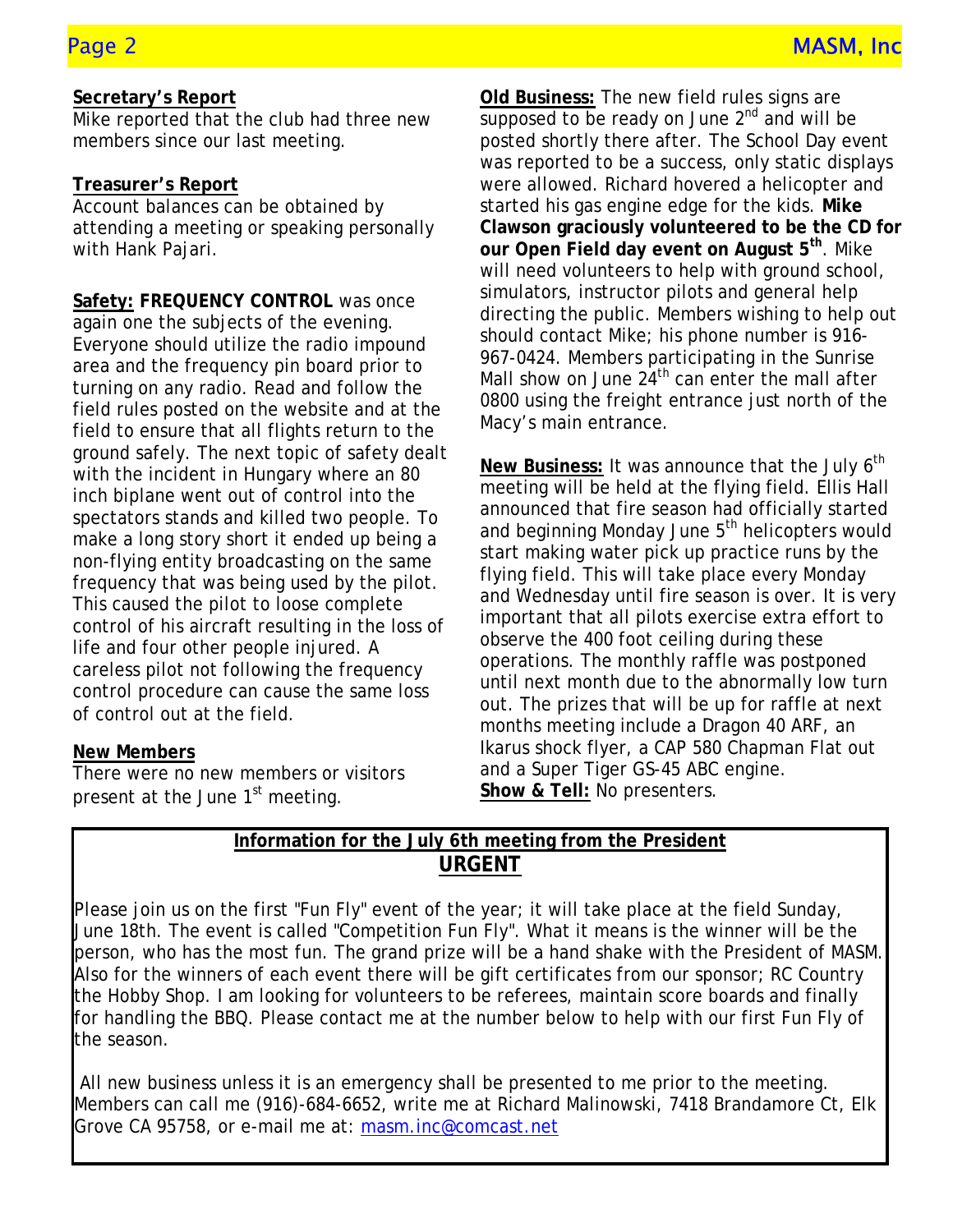## MASM, Inc Page 3 (Page 3 ) and the page 3 (Page 3 ) and the page 3 (Page 3 ) and the page 3 (Page 3 ) and the page 3

#### **Mather Aerospace Modelers**

#### **Competition Fun Fly June 18th 2006 Registration starts at 9:00 am event starts at 10:00 am**



The qualifying airplanes are simple 4-channel high wing trainers (size 40) gas or electric. It should be the plane that can fly hands-off, can do simple acrobatics and can taxi on the ground. There is no need to fly the same plane at each event.

**3D Acrobatics:** Pilot must announce what "D" will be executed. Then within the given time the pilot must take off, execute acrobatics (paint three letters D on the sky) and land. The score will be based on the type of "D" letter (vertical, horizontal, uppercase or lowercase), quality of the maneuvers and the time.

**Free Flight:** Within the given time the pilot must take off, trim the plane for the hands off flying, align the plane along the runway and let the plane fly hands off. The free flying must be executed within the vertical and horizontal limits. The points will be based on time and distance of Free-flight.

**Pylon racing:** There will be race between two pylons (road cones) setup on the runway. During the race the plane must maintain constant contact with the runway with at least two wheels on the ground; otherwise the racer will be disqualified. The score will be based on the shortest time.

**Warbird combat:** This competition is executed by teams of pilots and gunners. The pilot will fly the given course and the gunner will use the separate radio to operate the gun. Event organizers will provide the gun that will be attached to the belly of the plane and the radio to operate it. The goal is to shoot the target plane as many times as possible within the given time.

**Drag racing:** Planes will start from still stop to race a short distance (half of the length of the runway). The fastest plane wins. However every plane must maintain constant contact with the runway with at least two wheels on the ground otherwise the racer will be disqualified.

**The Most Fun Award:** Everybody registered in any event will vote for the pilot who had the most fun during the competition. Voting will be anonymous.

Prizes: The 1st and 2<sup>nd</sup> place pilots will receive a gift certificate from RC-Country Hobby Shop. However in all events each person can win only one prize. The Grand Prize for "The Most Fun Award" will be a chance to shake the hand of MASM's President.

After the competition all competitors will enjoy a BBQ and soft drinks.

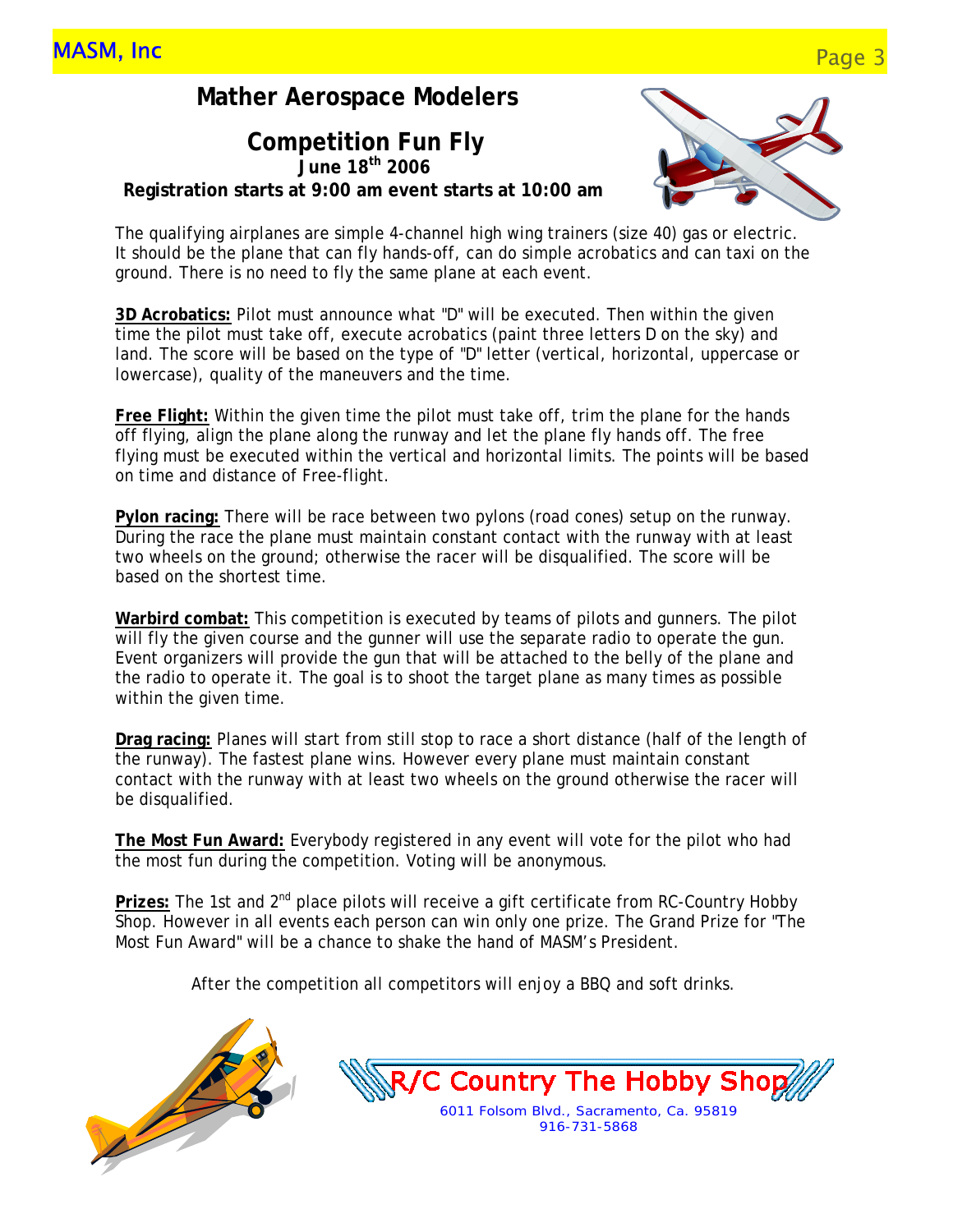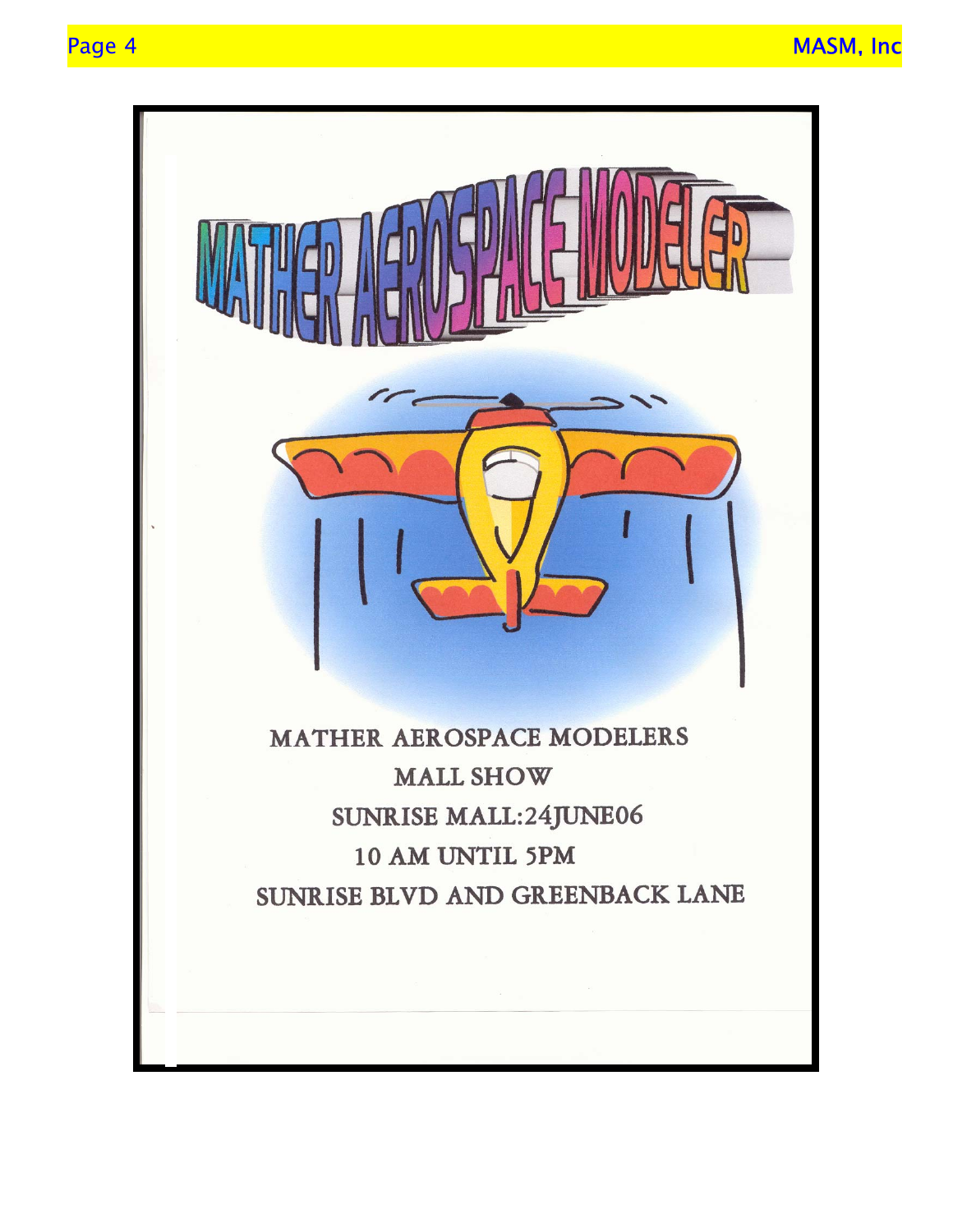### Being Safe Means Learning from Others' Mistakes **BY JACK FROST, EDUCATION COORDINATOR**

Merriam Webster's Dictionary defines safety as "the condition of being safe from undergoing or causing hurt, injury, or loss."

When I look at modeling safety from this point of view, it seems clear to me that we all have a responsibility to try to provide a state of being—condition—that would prevent ourselves and others from being hurt, injured, or killed. In addition, we should all endeavor to eliminate the loss of equipment and property damage.

What does this mean? I think it means that just because we can do something, doesn't mean we should.

How many times have you thought or said or heard the following:

"I'm only going to start the engine once. I'm not going to set up the plane restraint."

"Pull tests are silly. I've never had a line fail."

"This propeller should be good for one more flight."

"This battery should be okay. I'm going to make it a short flight."

Do the actions associated with these statements help to establish a condition that would prevent hurt, injury, or loss? I think not. Who would say these things? I must admit that I've said a couple of them, and I'm reasonably sure that you have too.

Someone once said, "There are old pilots, and there are bold pilots, but not many old, bold pilots." Simply stated, pilots whose actions repeatedly establish unsafe conditions are more likely to have some sort of mishap.

Unsafe conditions don't only exist while airborne either. Take a look around your flying site. I'd be willing to bet that you can find a number of things that could be done better.

How about that chair with the almost broken leg? Or the fence with just a couple of nails sticking out to gouge someone? Or the hole that someone dug and then abandoned?

Many people genuinely concerned with safety have either been injured themselves or had someone close to them injured. Wouldn't it be better to be able to learn a lesson from someone who has already been hurt than to be wounded yourself?

Years ago, my wife's finger was cut by a propeller. It struck her finger with such force that it not only cut her to the bone, but it broke the bone. It took a long time to heal, and it still bothers her to this day. While I'm sorry that this happened, it doesn't make her finger any better.

Fingers don't grow back, eyes don't repair easily, and accidents cost much more than money. It may seem cool to be able to tell your friends about how many stitches it took to sew your hand up, how much blood you lost, or how long it will take to heal; however, that cool factor quickly diminishes if you lost any fingers or any use of your hand.

Let's face it, serious injuries change us physically and emotionally, but most importantly, they change us permanently.

Build straight, fly as often as you can, have fun, and be safe!